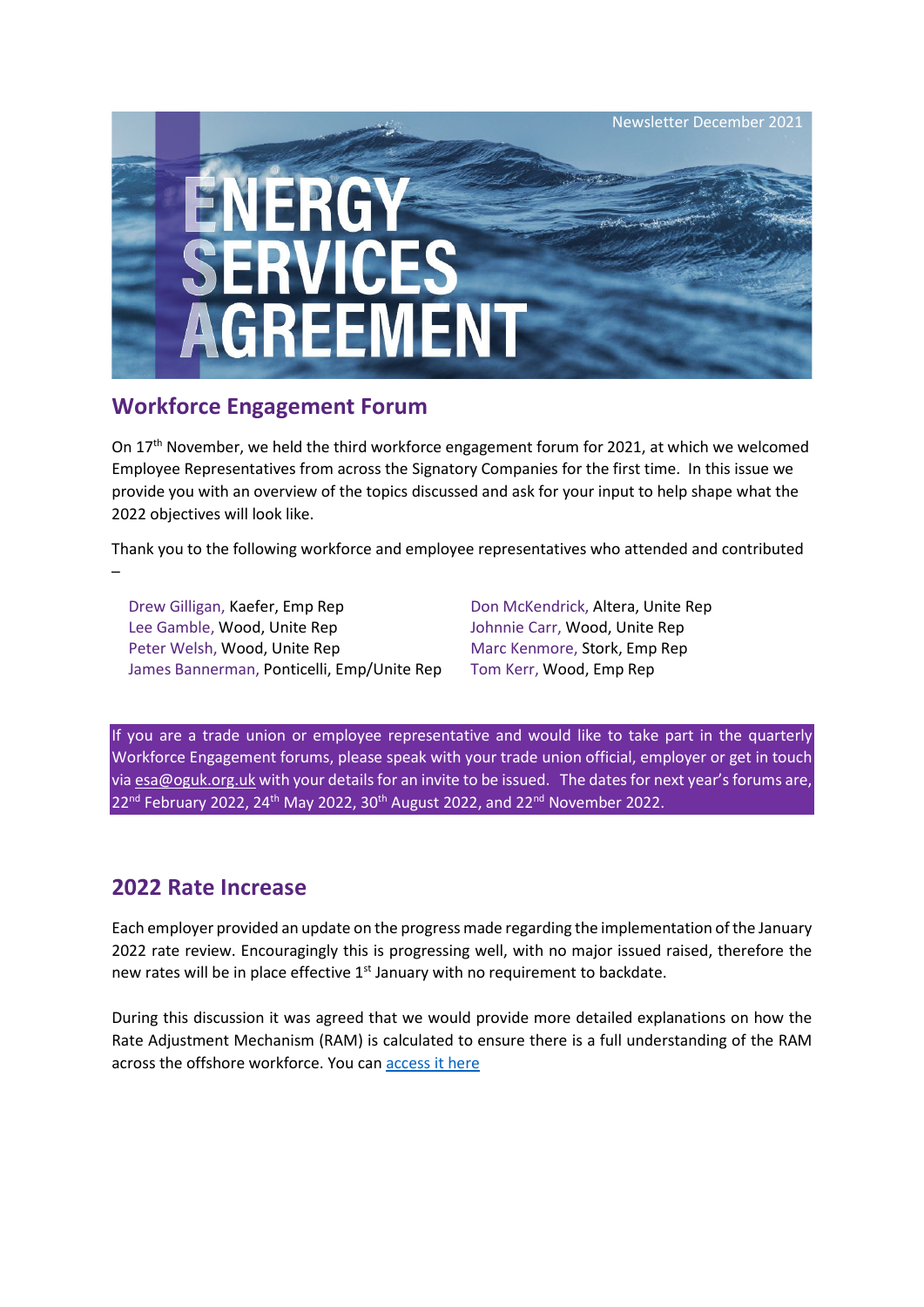# **Codes of Practice – Two new codes published**

You can now access these two publications via the OGUK Website – or by clicking on the pictures below.



We are continuing to work on the remaining code of practice (Productivity, Performance and Delivery of Service and hope to have it with you early in 2022.

## **Looking Back on 2021**

2021 has been a busy and eventful year in more ways than one. During the Workforce Engagement Forum, we took some time to reflect on what has been achieved during the year for the ESA

We had a great discussion on what the year may have looked like if we had not achieved all of the below and think it was a great reminder of all the hard work and effort that has gone in to get us all to this point.

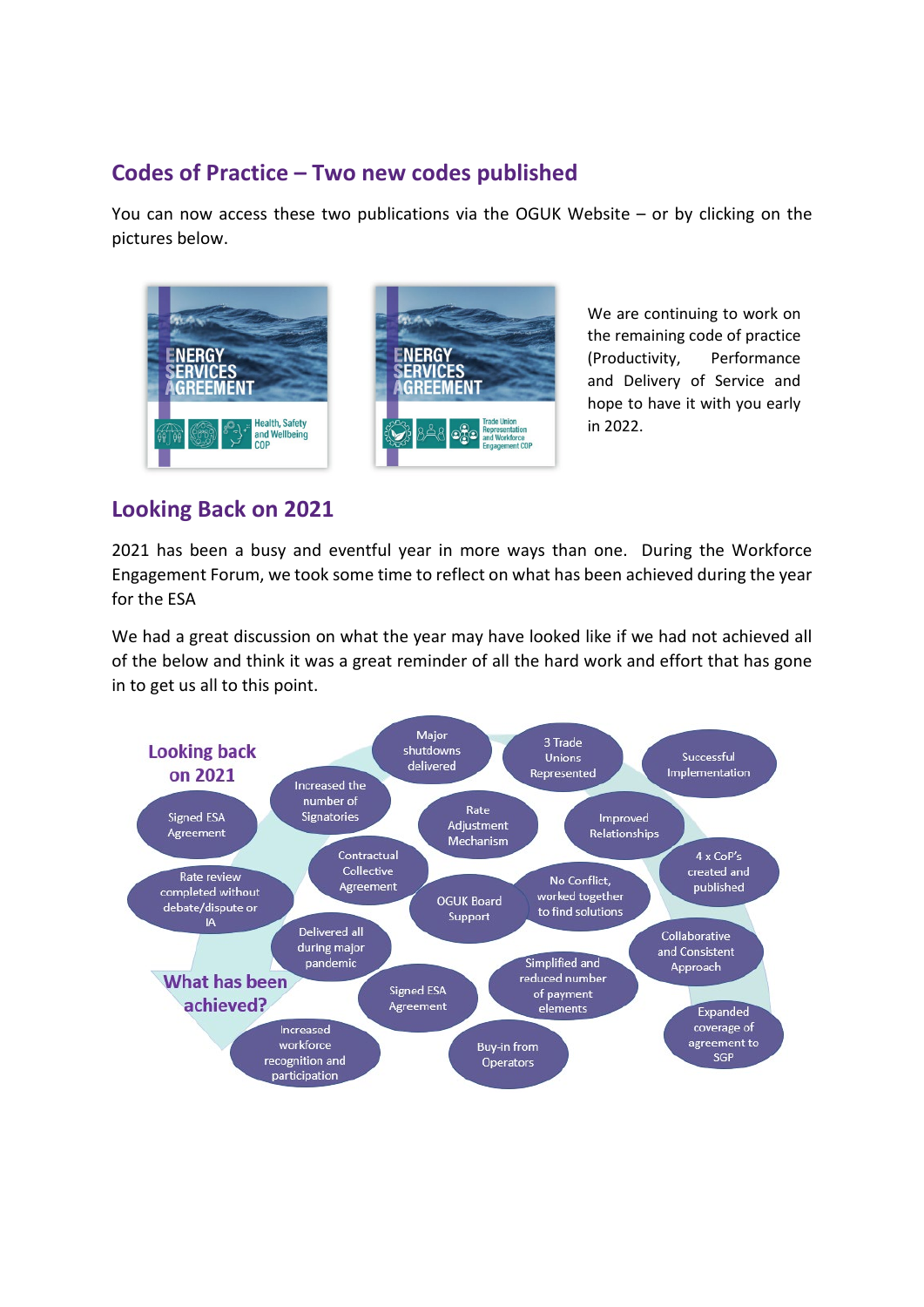### **So, what's next for 2022?**

We asked what we need to achieve in 2022, you will see below some of the suggestions received. These suggestions will be put forward to the signatories of the ESA, to help define and agree the 2022 objectives.



Thank you to everyone who has helped and supported the creation, implementation, and administration of the ESA during 2021 and we look forward to working with everyone again in 2022 to achieve even more. Best wishes over the festive period to you and your families too.

# **Challenges of Engagement**



At the forum there was a great discussion on the Challenges of Engagement, with the employers sharing what has been put in place to improve workforce engagement.

Many of the employers had implemented more Teams calls with offshore representatives and employees to replace the offshore visits. There was a good reaction to the fact that offshore visits were commencing again as some Covid-19 restrictions were easing. Opportunities to have face to face discussions were recognised as being effective and it was encouraging that these were starting again.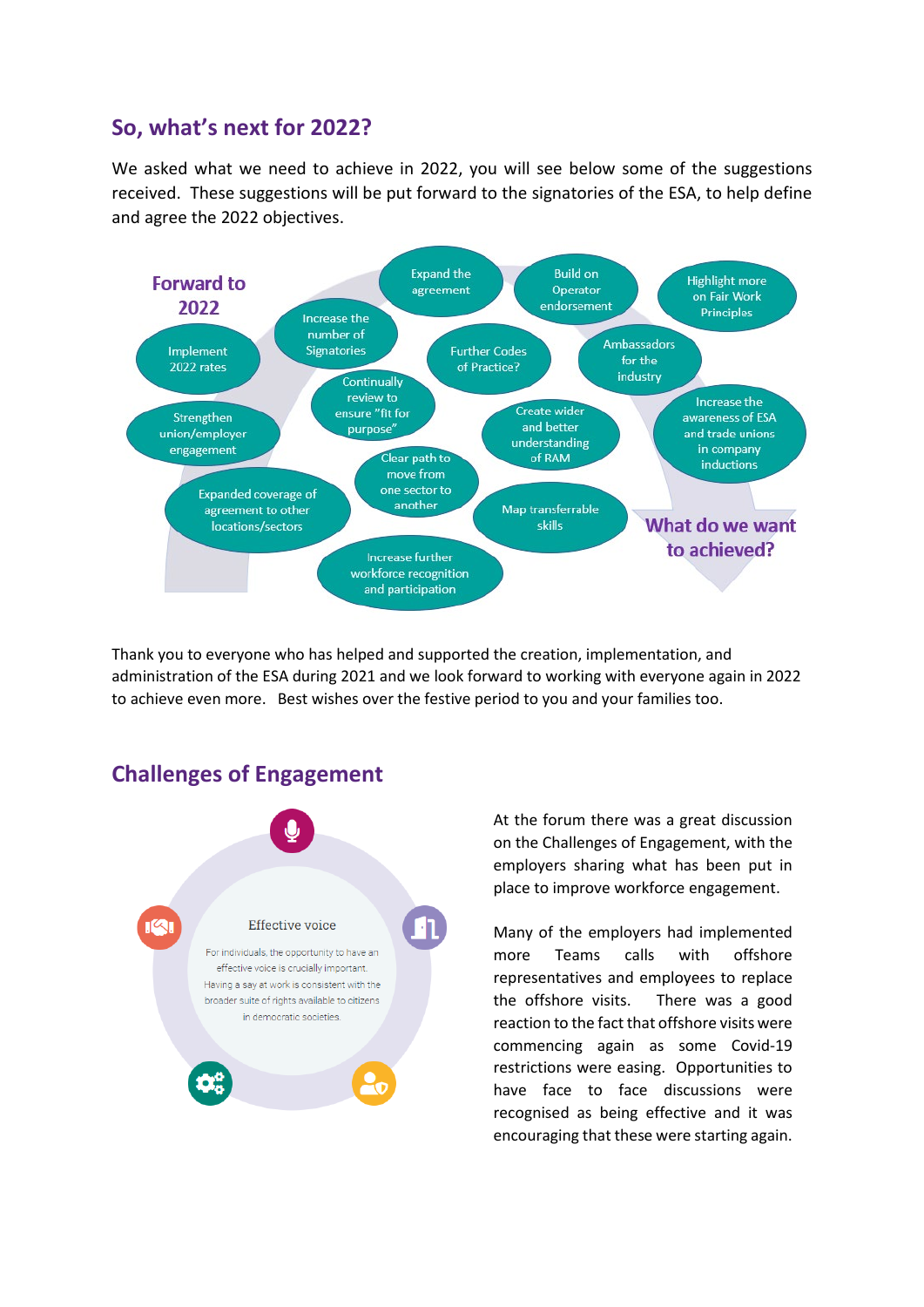Discussions continued to focus on other factors that affect workforce engagement, including response times to questions and queries raised, seeking views and opinions from those affected before decisions are made. These discussions recognised the importance of the working environment and how this will affect morale and also engagement. This discussion provided us some great insights and reminded us all, about why the foundation of the ESA was built on the principles of [Scotland's Fair](https://www.fairworkconvention.scot/the-fair-work-framework/)  [Work Convention](https://www.fairworkconvention.scot/the-fair-work-framework/) outputs.

### **Should we open new Oil and Gas fields?**

Believe it or not the UK's oil and gas industry is the nation's best bet for building a green and lowcarbon future – and that includes opening new oil fields like Cambo, says Katy Heidenreich, operations director at OGUK which represents the UK offshore industry.



Shell's decision to suspend its involvement in Cambo, the UK's next big oil field development, sent shockwaves through our industry the other week. And when I say 'our industry' I'm thinking not so much about the companies involved in oil and gas – though they are important – but of the 200,000 or so people whose jobs and livelihoods will now be feeling just a little less secure.

They are the backbone of an industry that works through the year to keep our country running. They supply the gas that helps heat 24 million (83%) of UK homes and generates nearly half our electricity.

They also produce oil that gets refined into the petrol, diesel and other fuels that

power our cars, vans, buses and trains.

Right now, 10,000 of them are living offshore on 250 oil and gas installations in the North Sea, the Atlantic waters north of Scotland and the Irish Sea. Those workers come from all over the UK - but especially from regions like East Anglia, Liverpool, Newcastle, Middlesbrough, Scotland's central belt, Dundee, Aberdeen and Inverness.

Hundreds live in or around London and some come from as far afield as Cornwall, Wales, and Northern Ireland. Wherever they live they are contributing to the economy of their region.

When offshore, however, their job is to keep the energy flowing to heat our homes, cook our food and power our roads and businesses. Tens of thousands more are working onshore in the supply chain, with firms based all around the UK providing engineering, manufacturing, and other services.

Our country relies on those workers – the UK gets 73% of its total energy from oil and gas. For Scotland the levels are even higher – in 2020 it relied on oil and gas for 78% of its total energy and 91% of its heating.

In the future we will rely on them for new forms of energy too. Over the next couple of decades, the oil and gas workers of today will become the people who build and maintain our wind turbines, carbon